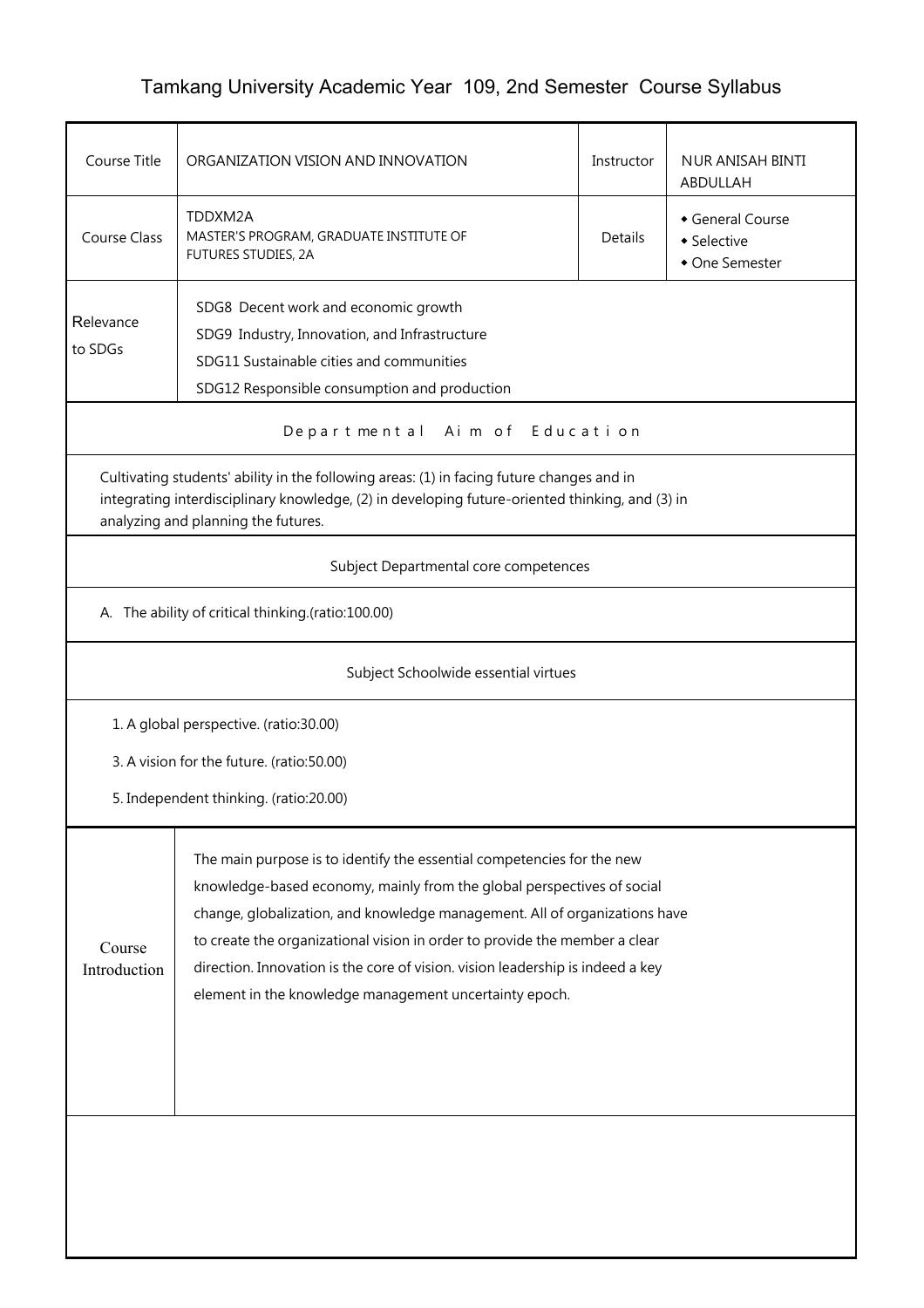| The correspondences between the course's instructional objectives and the cognitive, affective,<br>and psychomotor objectives.<br>Differentiate the various objective methods among the cognitive, affective and psychomotor<br>domains of the course's instructional objectives.                                                                                                                                    |                                                                                                                                                                                                                                                                                                                                                                |                                                   |                                                                                                                                 |                                 |                                                                                                                                                      |
|----------------------------------------------------------------------------------------------------------------------------------------------------------------------------------------------------------------------------------------------------------------------------------------------------------------------------------------------------------------------------------------------------------------------|----------------------------------------------------------------------------------------------------------------------------------------------------------------------------------------------------------------------------------------------------------------------------------------------------------------------------------------------------------------|---------------------------------------------------|---------------------------------------------------------------------------------------------------------------------------------|---------------------------------|------------------------------------------------------------------------------------------------------------------------------------------------------|
| I. Cognitive: Emphasis upon the study of various kinds of knowledge in the cognition of<br>the course's veracity, conception, procedures, outcomes, etc.<br>II. Affective: Emphasis upon the study of various kinds of knowledge in the course's appeal,<br>morals, attitude, conviction, values, etc.<br>III. Psychomotor: Emphasis upon the study of the course's physical activity and technical<br>manipulation. |                                                                                                                                                                                                                                                                                                                                                                |                                                   |                                                                                                                                 |                                 |                                                                                                                                                      |
| No.                                                                                                                                                                                                                                                                                                                                                                                                                  |                                                                                                                                                                                                                                                                                                                                                                |                                                   | objective methods                                                                                                               |                                 |                                                                                                                                                      |
| $\mathbf{1}$                                                                                                                                                                                                                                                                                                                                                                                                         | This course is for students to<br>project organization al and<br>collective futures through<br>nontraditional thinking<br>methods, this course is aimed<br>to enhance students'<br>responsibility for the bigger<br>futures. Through creative<br>ways of thinking, students<br>are urged to positively<br>pursue the best future, which<br>is the created one. |                                                   | Cognitive<br>The correspondences of teaching objectives : core competences, essential virtues, teaching methods, and assessment |                                 |                                                                                                                                                      |
| No.                                                                                                                                                                                                                                                                                                                                                                                                                  | Core Competences                                                                                                                                                                                                                                                                                                                                               |                                                   | <b>Essential Virtues</b>                                                                                                        | <b>Teaching Methods</b>         | Assessment                                                                                                                                           |
| 1                                                                                                                                                                                                                                                                                                                                                                                                                    | Α                                                                                                                                                                                                                                                                                                                                                              |                                                   | 135                                                                                                                             | Lecture, Discussion, Experience | Testing, Study<br>Assignments,<br>Discussion(including<br>classroom and online),<br>Report(including oral and<br>written), Activity<br>Participation |
|                                                                                                                                                                                                                                                                                                                                                                                                                      |                                                                                                                                                                                                                                                                                                                                                                |                                                   |                                                                                                                                 | Course Schedule                 |                                                                                                                                                      |
| Week                                                                                                                                                                                                                                                                                                                                                                                                                 | Date                                                                                                                                                                                                                                                                                                                                                           |                                                   |                                                                                                                                 | <b>Course Contents</b>          | Note                                                                                                                                                 |
| 1                                                                                                                                                                                                                                                                                                                                                                                                                    | $110/02/22 \sim$<br>110/02/28                                                                                                                                                                                                                                                                                                                                  | Introduction to the course, lecturer and students |                                                                                                                                 |                                 |                                                                                                                                                      |
| 2                                                                                                                                                                                                                                                                                                                                                                                                                    | $110/03/01$ ~<br>110/03/07                                                                                                                                                                                                                                                                                                                                     | Perspective of Strategic Thinking                 |                                                                                                                                 |                                 |                                                                                                                                                      |
| 3                                                                                                                                                                                                                                                                                                                                                                                                                    | $110/03/08 \sim$<br>110/03/14                                                                                                                                                                                                                                                                                                                                  | <b>Environmental Scanning</b>                     |                                                                                                                                 |                                 |                                                                                                                                                      |
| 4                                                                                                                                                                                                                                                                                                                                                                                                                    | $110/03/15 \sim$<br>110/03/21                                                                                                                                                                                                                                                                                                                                  | <b>Futures Triangle</b><br>Innovative Visioning   |                                                                                                                                 |                                 |                                                                                                                                                      |
|                                                                                                                                                                                                                                                                                                                                                                                                                      |                                                                                                                                                                                                                                                                                                                                                                |                                                   |                                                                                                                                 |                                 |                                                                                                                                                      |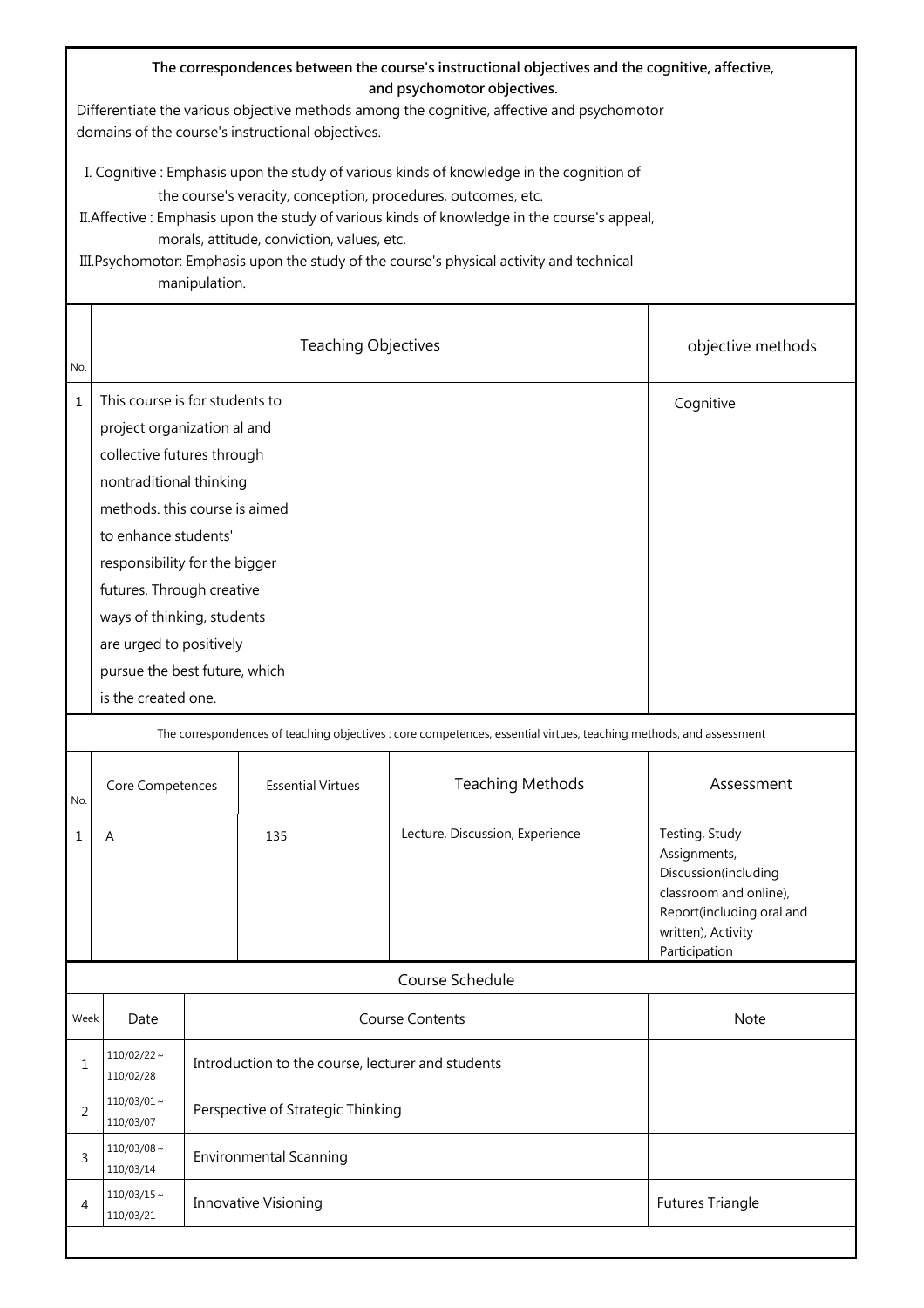| 5                                          | $110/03/22$ ~<br>110/03/28    | Futures Thinking: Complexity and Uncertainties                                                                                                | Driving forces of<br>change, Futures Wheel |  |  |
|--------------------------------------------|-------------------------------|-----------------------------------------------------------------------------------------------------------------------------------------------|--------------------------------------------|--|--|
| 6                                          | $110/03/29$ ~<br>110/04/04    | Vision & Change                                                                                                                               |                                            |  |  |
| 7                                          | $110/04/05 \sim$<br>110/04/11 | Visioning Innovation                                                                                                                          |                                            |  |  |
| 8                                          | $110/04/12 \sim$<br>110/04/18 | Foresight for Strategy Development                                                                                                            |                                            |  |  |
| 9                                          | $110/04/19$ ~<br>110/04/25    | Foresight for Strategy Development P2                                                                                                         |                                            |  |  |
| 10                                         | $110/04/26$ ~<br>110/05/02    | Visionary leadership                                                                                                                          |                                            |  |  |
| 11                                         | $110/05/03$ ~<br>110/05/09    | Scenario Development Process Part 1                                                                                                           |                                            |  |  |
| 12                                         | $110/05/10 \sim$<br>110/05/16 | Scenario Development Process Part 2                                                                                                           |                                            |  |  |
| 13                                         | $110/05/17$ ~<br>110/05/23    | Scenario and Backcasting                                                                                                                      |                                            |  |  |
| 14                                         | $110/05/24$ ~<br>110/05/30    | Community Engagement Project - Elderly Society                                                                                                |                                            |  |  |
| 15                                         | $110/05/31$ ~<br>110/06/06    | Community Engagement Project - Elderly Society                                                                                                |                                            |  |  |
| 16                                         | 110/06/07~<br>110/06/13       | 校外教學-非營利組織的願 - Off campus teaching -<br>non-profit organisation                                                                               |                                            |  |  |
| 17                                         | $110/06/14 \sim$<br>110/06/20 | 個別指導與討 - Data Collection & Report Writing                                                                                                     |                                            |  |  |
| 18                                         | $110/06/21$ ~<br>110/06/27    | Report Writing submission                                                                                                                     |                                            |  |  |
| Requirement                                |                               |                                                                                                                                               |                                            |  |  |
| <b>Teaching Facility</b>                   |                               | Computer, Projector, Other (MIRO online whiteboard)                                                                                           |                                            |  |  |
| Textbooks and<br><b>Teaching Materials</b> |                               | Journals for referencing, Futures Studies, Foresight for Strategy Development                                                                 |                                            |  |  |
| References                                 |                               | Foresight for Strategy Development                                                                                                            |                                            |  |  |
| Number of<br>Assignment(s)                 |                               | $\overline{2}$<br>(Filled in by assignment instructor only)                                                                                   |                                            |  |  |
| Grading<br>Policy                          |                               | Midterm Exam: $20.0 %$<br>Attendance:<br>10.0%<br>Mark of Usual:<br>%<br>◆<br>Final Exam:<br>$\%$<br>Other $\langle Project \rangle : 70.0 %$ |                                            |  |  |
|                                            |                               |                                                                                                                                               |                                            |  |  |